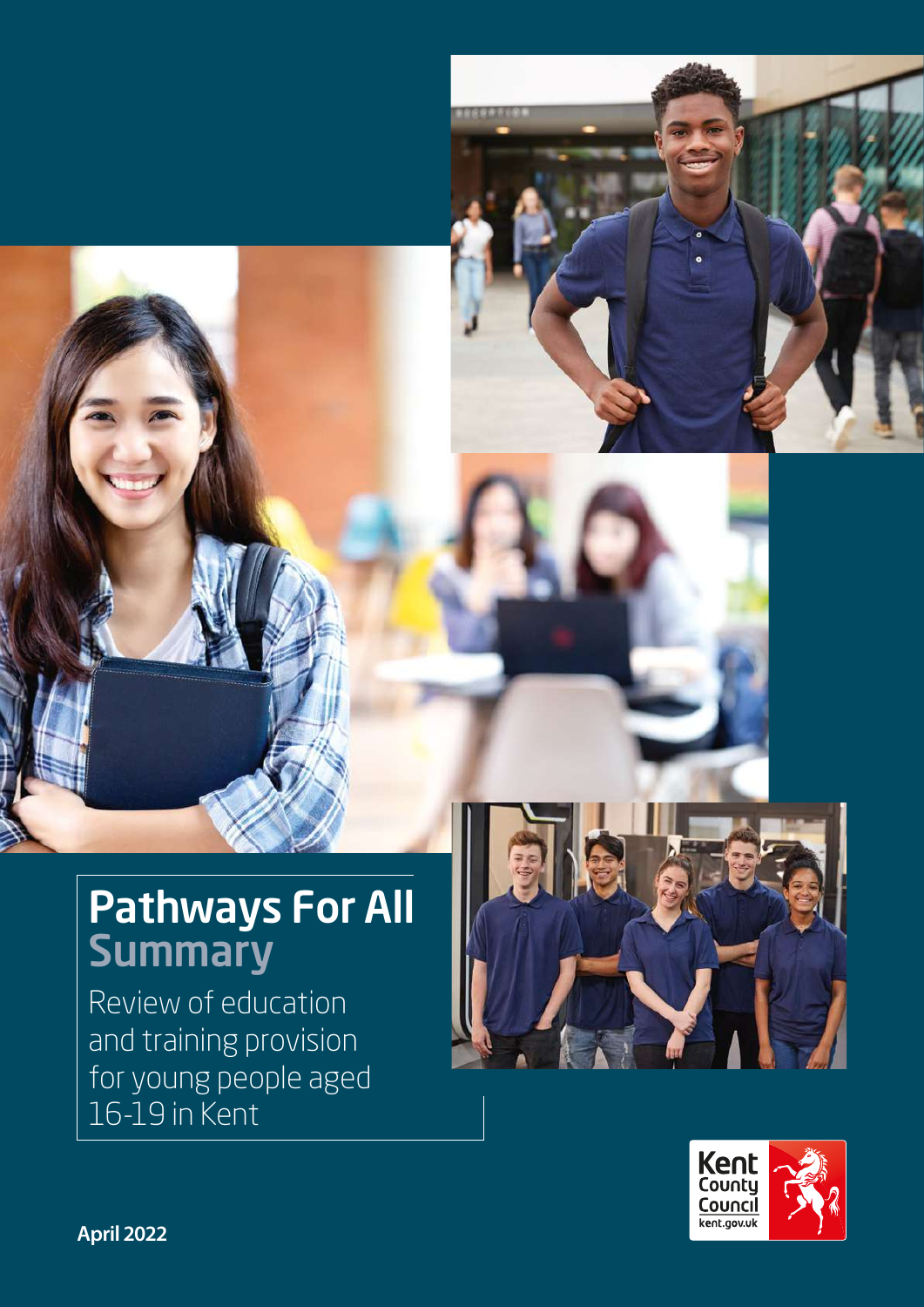## Foreword

We are pleased to introduce this Report into our major Review of 16-19 provision within the county of Kent.

As we begin to emerge from a period of considerable pandemic-related turbulence, Kent remains committed to improving the options and life chances of all young people. Our young people have been particularly hard hit and, as they embark on their post-16 study and employment, we want to ensure they are as wellprepared as possible to survive and thrive in the world.

Kent's 16-19 education system is diverse and complex. It includes selective, non-selective and special schools, colleges, apprenticeships and independent training providers. The offer includes the new T-Levels alongside the standard range of qualifications, and we are a world leader in delivering the International Baccalaureate. This wide offer and the range of providers creates both challenges and opportunities.

Nationally, this is a time of change. Qualification reforms will affect the way education is delivered. A skills white paper increases the role of employers in Further Education. A new education white paper aims to improve quality in schools. At the same time, there has been a gradual erosion of the co-ordination of post-16 education.

Kent County Council values education and there is strong political commitment to driving improvement. In support of this, we asked the whole 16-19 sector – grammar, high schools and special schools, further education colleges; apprenticeship and other providers, pupils and students, parents, KCC and other strategic and operational partners –to engage in developing and delivering this Review. We are extremely grateful for the positive response and for all the valuable contributions our colleagues have made. The thoroughness of the process gives the Council confidence that the findings and recommendations contained in this Report identify the issues we need to address and provide appropriate ways for us to respond.

This Report makes clear that we need to:

- Make a concerted effort to improve the outcomes for young people from our post-16 provision
- Raise young people's aspirations through more effective careers education, information, advice and guidance
- Ensure that those who influence young people are informed about the options available to them, and more understanding and supportive of the choices young people make
- Enable a wider range of provision to be locally accessible
- Improve provision below Level 2 and provide good pathways into further learning at higher levels
- Support young people's mental health
- Take the opportunity to learn lessons from the pandemic.

However, Kent is a diverse county. One size will not fit all, and no organisation has the statutory powers or resources to produce the necessary changes on its own. It is only by working together that we will make progress. Collaboration, locally and cross-county, must therefore be at the heart of what we do.

With this in mind, our first step is to establish a Strategic Post-16 Board to take the Report's recommendations and other necessary actions forward and provide overall direction to post-16 provision in the County. This collaborative, sector-driven approach depends on your contribution. We will therefore be asking representative groups and other key partners for their active participation on the Board and involvement in next steps.

We look forward to working in partnership with you all in implementing the recommendations of this valuable Report.

#### **Roger Gough**

Leader, Kent County Council

#### **Shellina Prendergast**

Cabinet Member for Education and Skills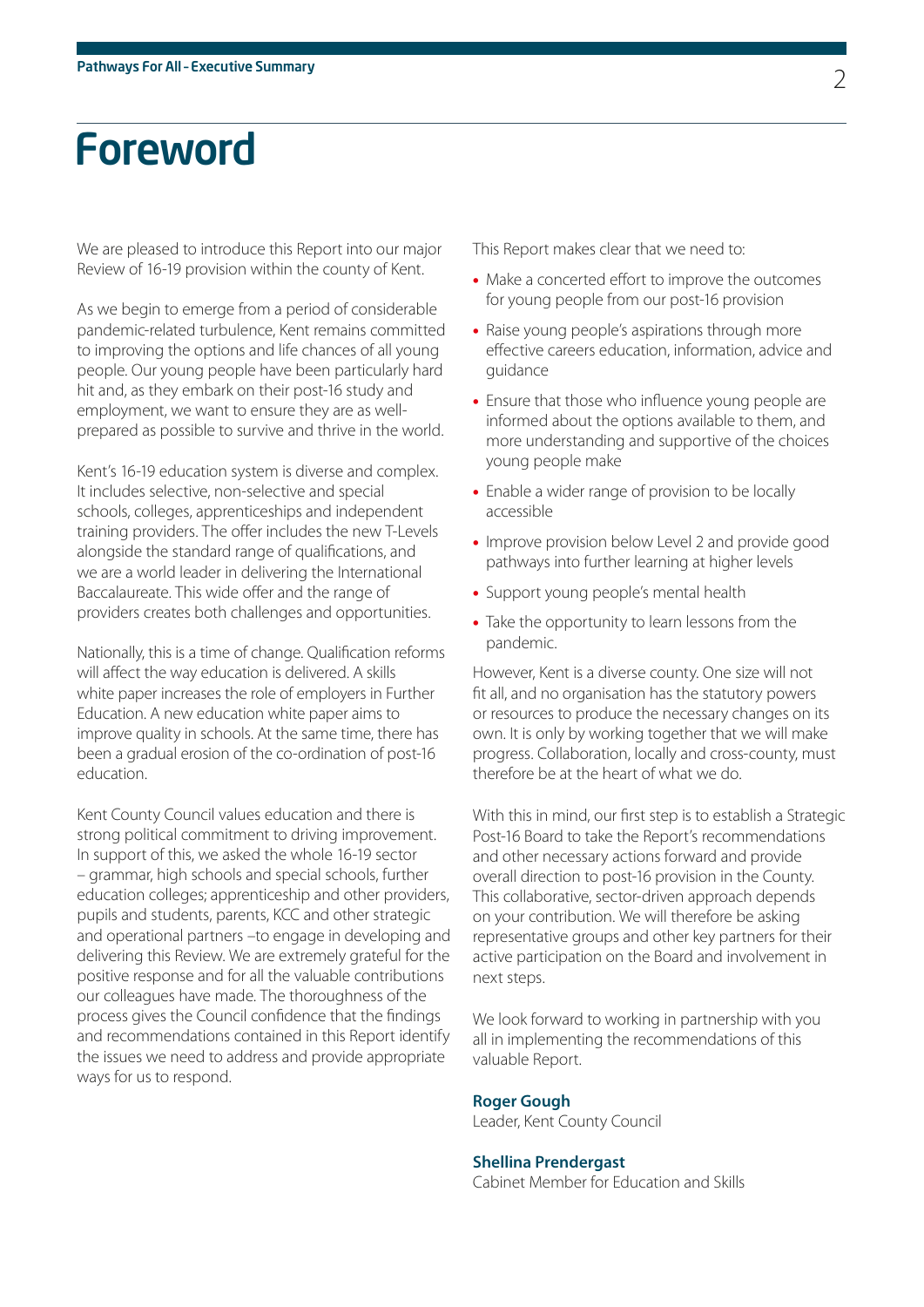## Executive Summary

## **1.** Introduction

Kent County Council's [KCC's] 2021-25 Commissioning Plan for Education Provision in Kent requires its Children, Young People & Education Directorate to lead a review of post-16 education within Kent<sup>1</sup>. The vision for the Review was that it should improve the options and life chances of young people in Kent by:

- Providing better education, skills and training opportunities for all Kent's young people
- Enabling KCC to develop a clear understanding of the issues and the barriers to participation and progression
- Allowing KCC to understand, support and provide direction to the post-16 sector in the county.

Specifically, the purpose of the Review is to:

• Hold a mirror up to 16-19 education in Kent by developing a deeper understanding of the sector

- Identify key far-reaching and systemic issues, and particular areas of under achievement or need in the post-16 sector
- Identify, explore and understand good practice in the sector to encourage its wider take-up
- Identify the gaps, issues and barriers that need to be, and can reasonably be, addressed by the sector
- Be a platform for KCC and its key partners to develop strategic leadership in the Kent post-16 system
- Provide advocacy for young people in the 16-19 sector
- Develop a sector-wide collaborative approach to driving success in the post-16 system
- Ensure that young people in post-16 education and training in Kent are well prepared to deal with the challenges caused by Covid-19.



1. See [https://democracy.kent.gov.uk/documents/s101472/Kent%20](https://democracy.kent.gov.uk/documents/s101472/Kent%20Commissioning%20Plan.pdf) [Commissioning%20Plan.pdf](https://democracy.kent.gov.uk/documents/s101472/Kent%20Commissioning%20Plan.pdf), paragraph 3.9, page 11.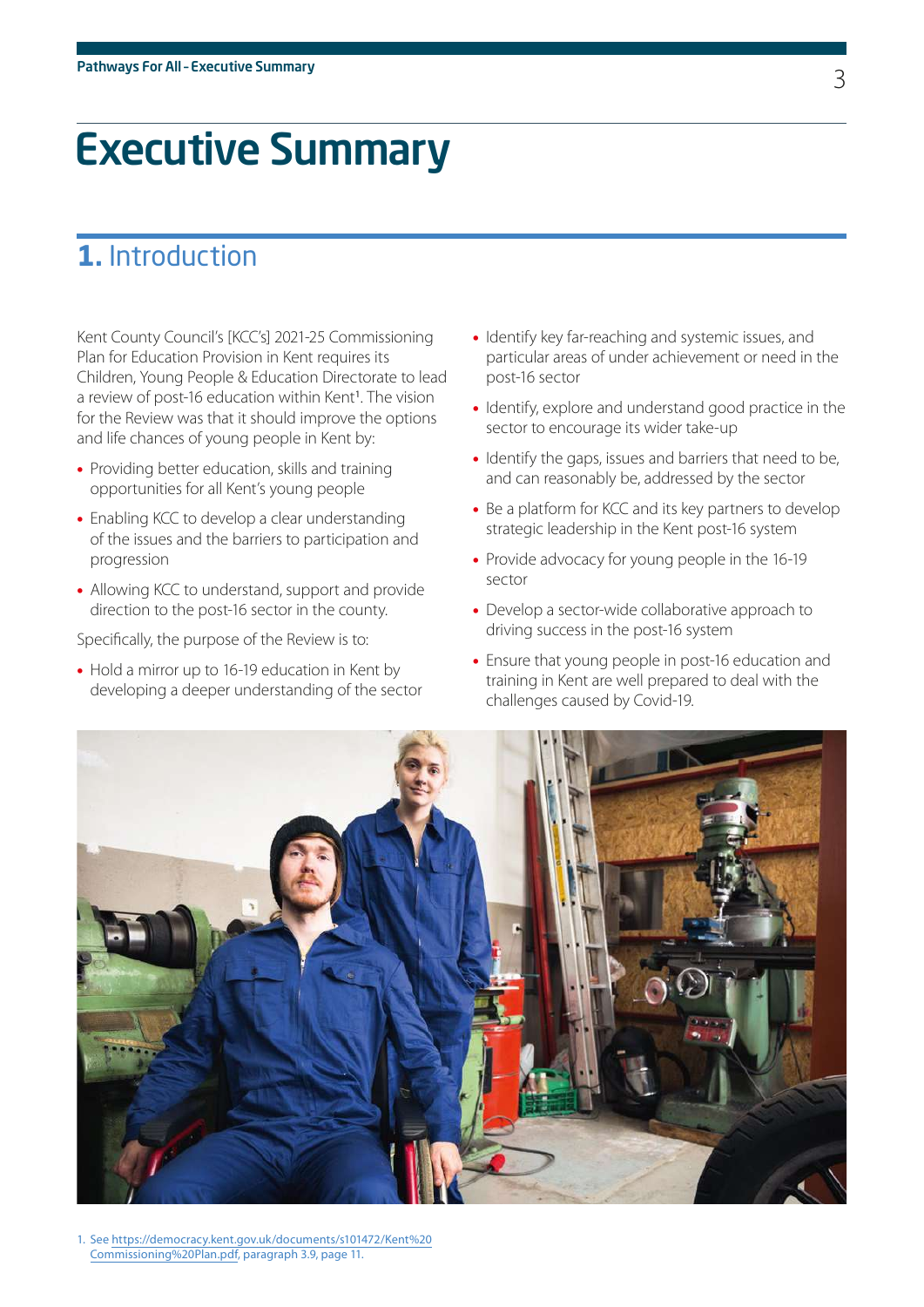The 16-19 Review: process

#### Data analysis, discussions with experts, wider reading and investigating practice elsewhere. Initial research Establishing a working group Sector experts from KCC and TEP set up to inform, plan and work on the review. Full, structured analysis of the qualitative and quantitative data conducted by the review fieldwork team. Draft findings, conclusions and recommendations identified. 1 2 Planning and setup 3 **Establish review steering group**  Key cross-sector stakeholders to advise on, oversee and drive the Review. **Appoint external advisors and plan the review**  Post-16 sector specialists, acl consulting, engaged to provide objectivity and expertise, and develop the overall approach. **Establish review fieldwork team**  Staff from KCC, TEP, acl, and steering group nominees. **Gathering** the evidence 4 Qualitative and quantitative fieldwork to assemble a comprehensive evidence base for the Review. Qualitative interviews with schools and post-16 providers x 48 Qualitative interviews with post-16 partners and key stakeholders x21 Focus groups with young people x30 Call for evidence Parents' and young people's .<br>surveys Data analysis Analysis, initial findings and ecommendations 5 Implementation 8 **Consultation** 6 Final report drafted and shared Initial findings and recommendations Final reporting 7

with the working group, fieldwork team, KCC staff and the steering group for fact-checking and approval.

Finalised report *Pathways For All*  published and launched at the next steps consultation event.

shared for comment with interested parties, including the review steering group, members of their associations and organisations and the working group.

Responses considered alongside fieldwork evidence.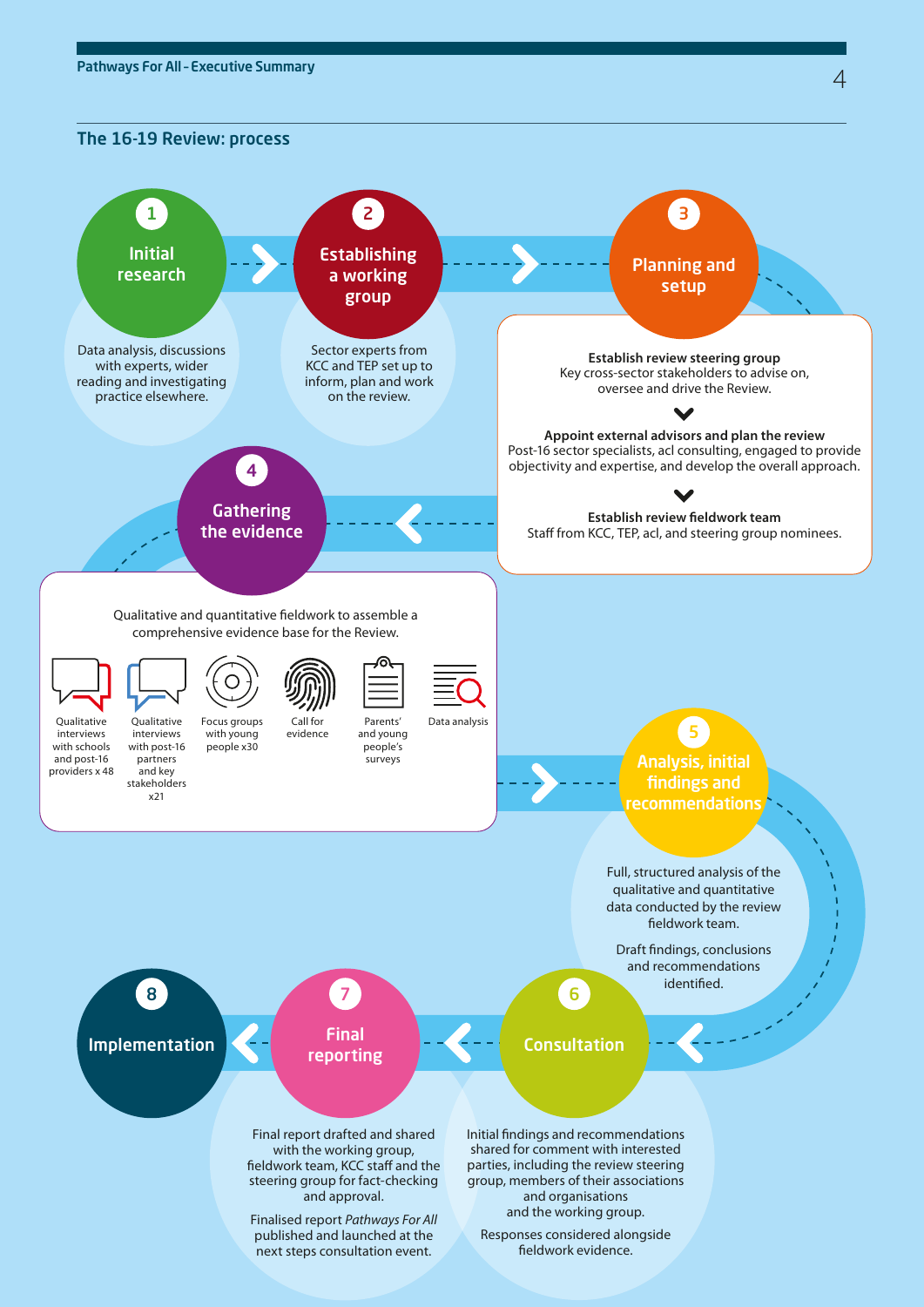### **2.** Approach

The Review was overseen by a Review Steering Group, comprising provider representatives and others with an interest in post-16 provision in the County. A Review Working Group drawn from colleagues directly involved in post-16 delivery in KCC and The Education People [TEP] provided valuable additional operational input. An external expert (acl consulting) was appointed to add objectivity, insight and rigour.

The Review was carried out, largely during calendar year 2021, by a research team drawn from KCC, TEP, acl, and Steering Group member-proposed secondees. It included:

- A detailed analysis of local and national data on KS5 outcomes (supported by the Analytics team in KCC Strategic Commissioning)
- Fieldwork interviews with 16-19 providers across Kent, plus pre-16 providers (48 providers equalling 25% of the sector) and 21 other stakeholders and key players
- 30 small focus groups with young people across 22 providers
- Contributions from other interested parties following a widely-publicised call for evidence
- Online surveys of parents and young people
- A soft consultation on the emerging findings was held during autumn 2021. This report was finalised in early 2022.





#### Structuring the data

To structure the data collection, fieldwork interview schedules were designed around a notional 'journey' taken by a young person before and during their time in 16-19 education. These interviews covered:

- The post-16 offer
- Location, access to, and structure of the current 16-19 offer
- Equal opportunities
- Pre-Year 12 decision-making
- Transition into post-16 provision
- Delivery of post-16 provision
- Outcomes from post-16 provision
- Post-Year 13 decision-making and transition on from post-16 provision
- Future viability of provision
- Collaboration between post-16 providers
- The impact of Covid-19.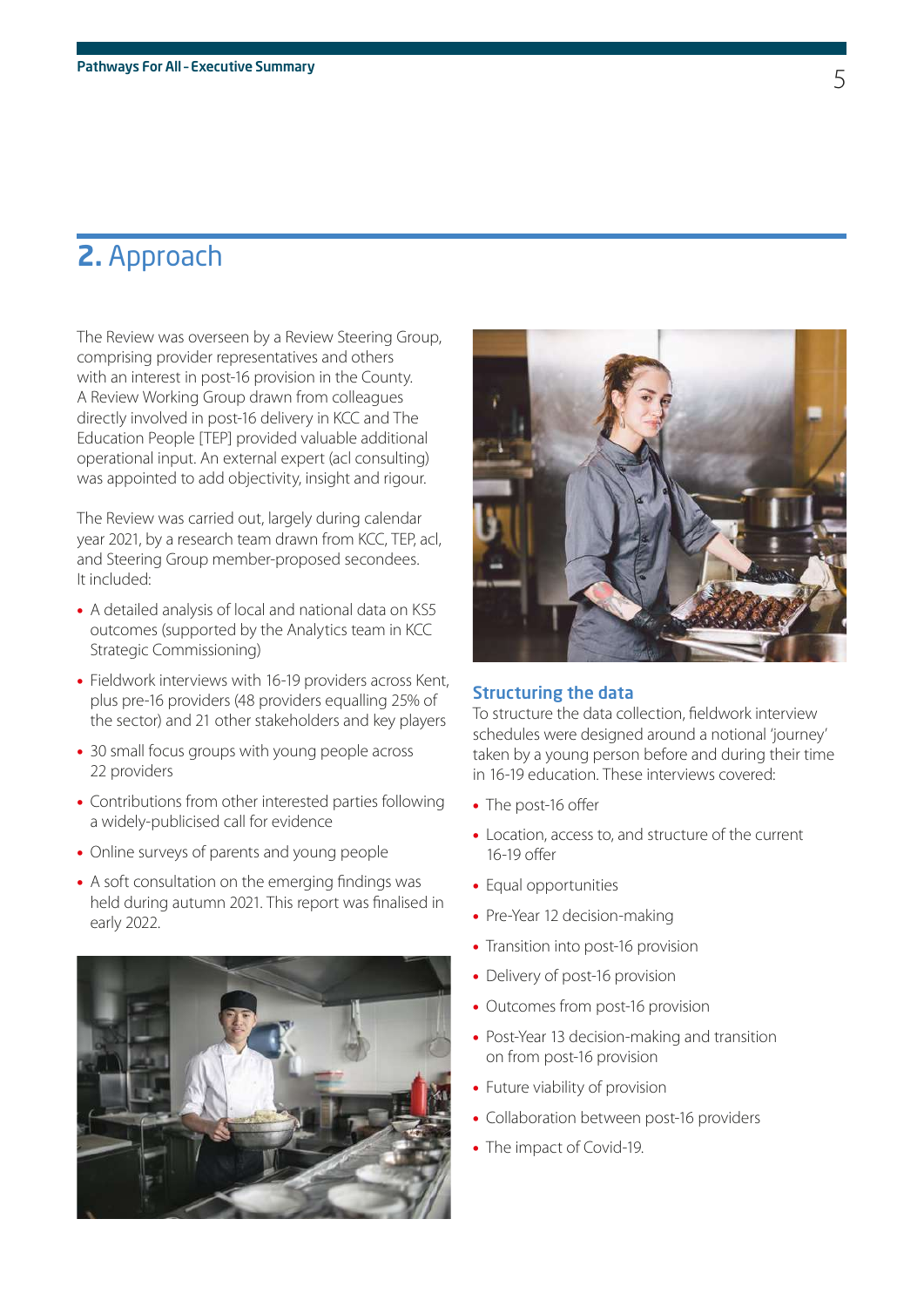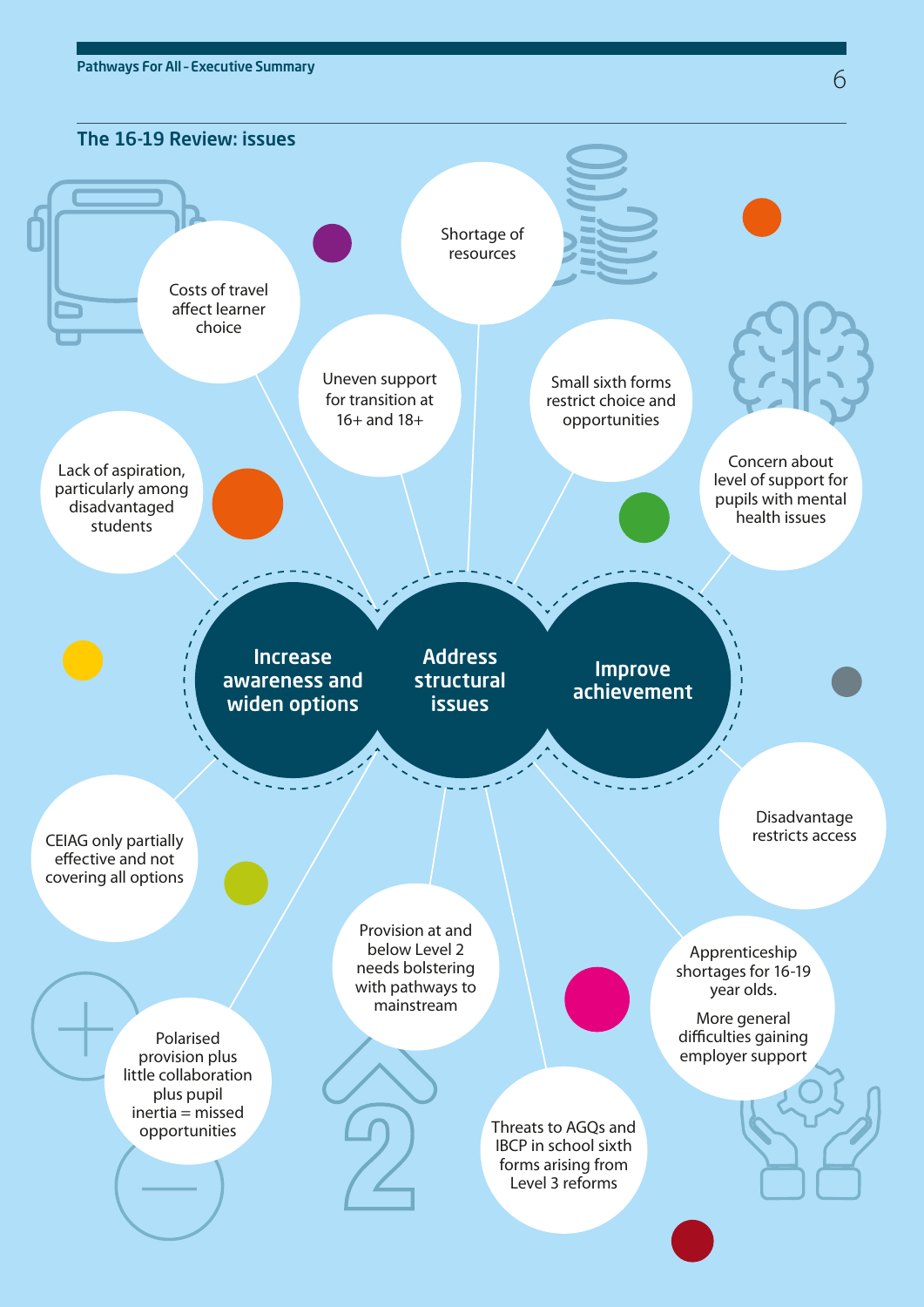### **3.** Principal findings

This Section sets out the principal findings from the fieldwork following the structure outlined in Section 2.

For full details of the findings, please refer to Section 3 in the main Report.

#### The offer

The key points regarding the offer made to young people relate to:

- 'Pupil inertia' the marked tendency for young people to remain at their current school and transfer into its sixth form at 16, rather than fully consider other choices
- Level 3 qualifications reform
- Alternative 16-19 provision.

Pupil inertia means that:

- Kent schools effectively continue to represent different systems (high school, grammar school) post-16, as they have done pre-16
- Many pupils' choice at 16+ is constrained by what their school offers, in terms of qualifications (principally A levels, Advanced General Qualifications [AGQs] and the International Baccalaureate Diploma and Career-related programmes [IBDP and IBCP]) and individual subjects
- Where pupil inertia is widespread, other provision (particularly general further education colleges [GFECs]) becomes the default destination for those who have concluded, or been advised, they are not academically able enough to transfer to their school's sixth form.

Pupil inertia would matter less if providers collaborated to broaden the curriculum available locally. Evidence suggests there is very little of this collaboration currently taking place.

Regarding the Level 3 reforms (i.e. the roll out of T Levels and the related withdrawal of Education & Skills Funding Agency [ESFA] funding for the equivalent AGQs) non-selective schools in particular are increasingly concerned about the risks to their post-16 offer:

- Specifically to the future of the qualifications they currently run (principally the IBCP and BTECs)
- More generally will their remaining post-16 provision be viable in a 'post-qualifications reform' world?

The qualifications reforms, as currently proposed, risk non-work-based 16-19 provision becoming more polarised. Grammar schools might specialise in academic study, while GFECs and work-based providers focus more on T Levels and other technical/vocational subjects; and high school sixth forms' role becomes less defined. In this scenario, a valuable progression route into higher levels of learning for many of Kent's young people may be lost.

Historically, Kent has had quite a wide range of provision for vulnerable learners for whom school sixth form or college is not appropriate. Since 2018/19, this has largely collapsed, making it extremely difficult to retain or attract young people whose needs were not met in pre-16 education. This creates significant knockon implications for those at risk of finding themselves not in education, employment or training [NEET].

Details of the Review's major recommendations to address these issues are in the following sub-sections of this Executive Summary:

#### • **4.2** *Raising young people's aspirations through better careers education, information, advice and guidance [CEIAG]*

- **4.3** *Implementing an area offer of 16+ provision*
- **4.4** *Improving provision below Level 2.*

Related subsidiary recommendations are in Section 5 of the main report (paragraphs numbered 5.1).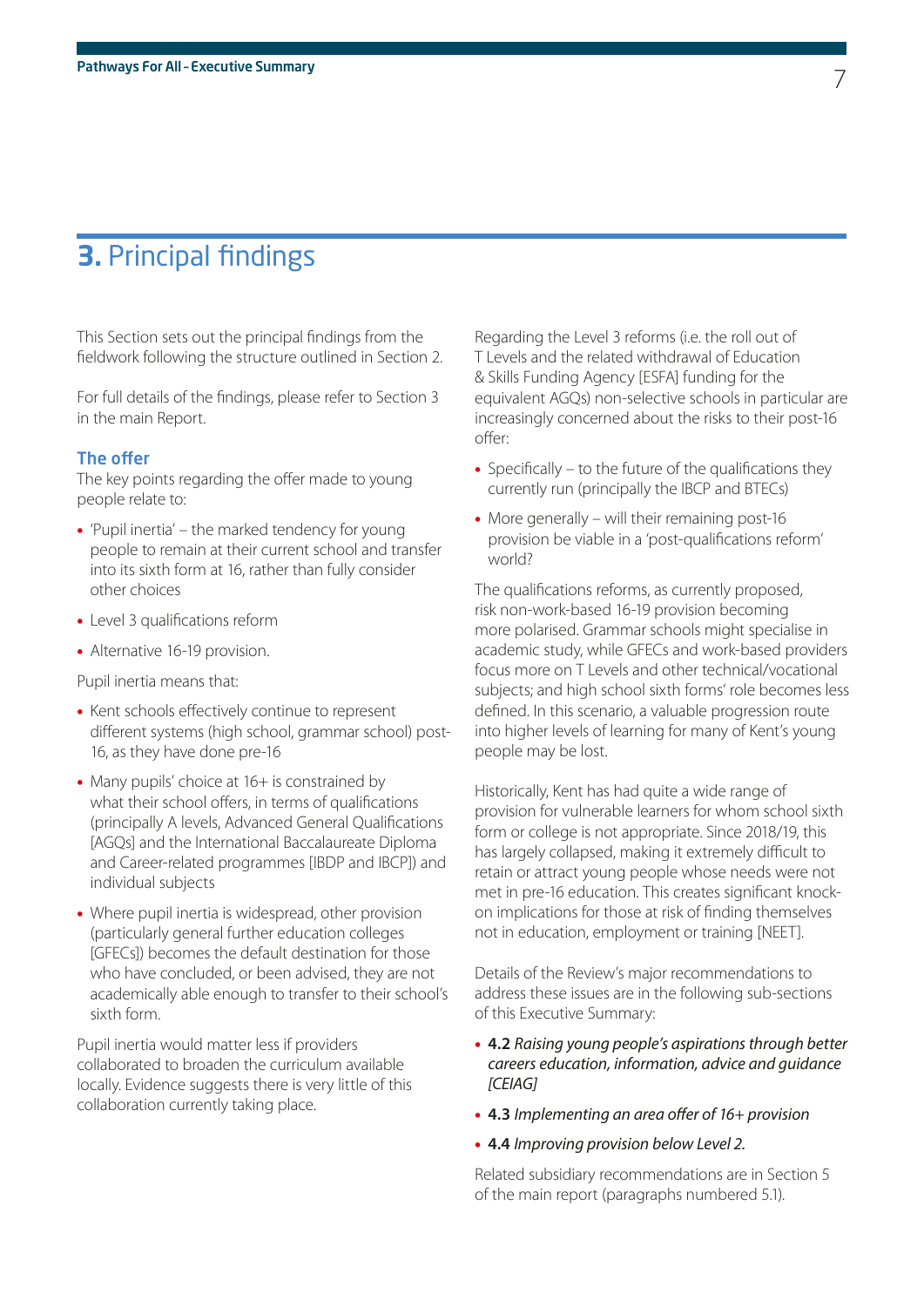#### Location, access, and structure

Since the Learning and Skills Council [LSC] closed in 2010, there has been no one central controlling or coordinating function with responsibility for post-16 provision<sup>2</sup>. This means that what is on offer and where depends on individual providers' decisions. While all areas of Kent currently have fairly straightforward access to A levels, other 16+ provision is more patchy.

There are two broad approaches to addressing this issue:

- Attempting to resolve 'gaps' through local collaboration, building on the (few) existing examples in the county
- Minimising travel, and providing financial support where possible if it is unavoidable.

Travel and the associated costs affects many young people's choice of post-16 destination, and may dissuade some from taking part in education or training entirely. This is despite KCC's support (which is generous compared to many local authorities [LAs]) and bursary funds from individual providers.

KCC's scope to address market failures in the provision of transport (e.g. by subsidising non-commercial routes or services) is restricted both by government funding and by operators' cost and other pressures that threaten route and service viability.

Details of the Review's major recommendations that address these issues are in the following sub-sections of this Executive Summary:

- **4.3** *Implementing an area offer of 16+ provision*
- **4.4** *Improving [access to] provision below Level 2*
- **4.6** *Improving access to provision*
- **4.7** *Learning from lockdown in particular by creating opportunities for more blended approaches to learning.*

#### Equal opportunities

Although the fieldwork raised few equal opportunities concerns directly, others nevertheless arise.

Students from socially disadvantaged backgrounds may not have access to the full range of post-16 opportunities available, and be discouraged from taking advantage of those that are. The main factors are pressures to work, and transport costs (as above); there may also be a lack of awareness.

Students with additional needs may find it difficult to access appropriate post-16 provision due to a shortfall in programmes at Level 2 and below, within both GFECs and 'alternative' 16-19 providers.

It has also been suggested that placements for these students – particularly those with an education and health care plan [EHCP] – place too much emphasis on securing provision that meets their educational and other needs, rather than their aspirations for a future career or lifestyle.

There is insufficient capacity to provide English for Speakers of Other Languages [ESOL] programmes. This lack of capacity disadvantages learners who are not proficient in spoken and written English

Details of the Review's major recommendations that address these issues will be found in the following sub-sections of this Executive Summary:

- **4.1** *Improving outcomes*
- **4.2** *Raising young people's aspirations through better CEIAG*
- **4.4** *Improving provision below Level 2.*

Subsidiary recommendations concerning the aspirations of young people with a special educational need and/or disability [SEND] and ESOL provision are in Section 5 of the main report (paragraphs numbered  $5.3$ )<sup>3</sup>. .

2. It is important to note that the LSC did not have responsibility for schools-based post-16 provision, which remained with local authorities at that time. Since the *Academies Act 2010,* the number of secondary schools for which local authorities have responsibility has reduced considerably – across all phases, only 203 schools nationally were academies in 2010; by 2021-22 almost four-in-five secondary schools had become academies.

<sup>3.</sup> This Review has taken into account where relevant, but has been careful not to overlap with, the implementation of the Council's Written Statement of Action on SEND following the Ofsted SEND Inspection of 2018.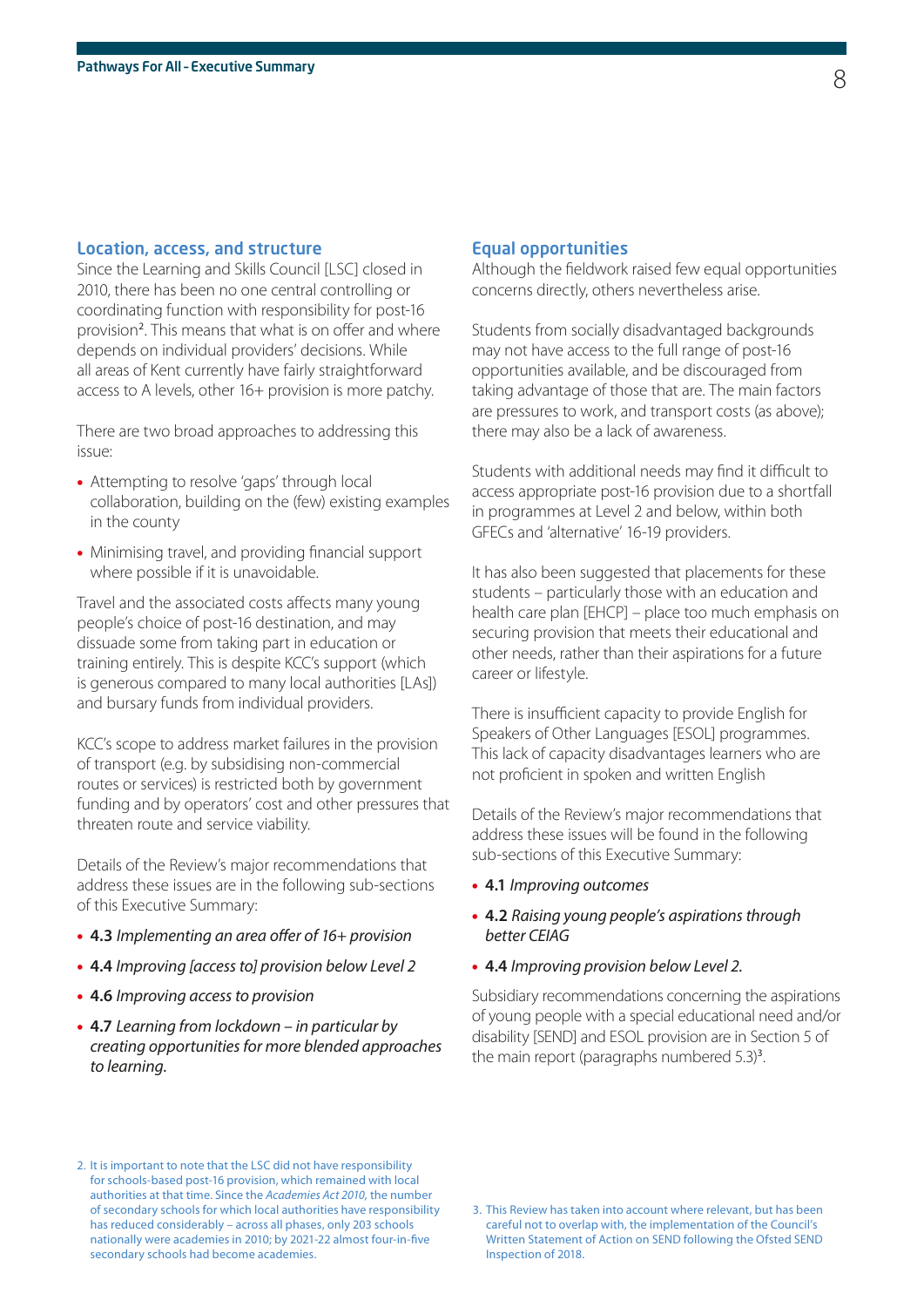#### Pre-Year 12 decision-making

The review found that a hierarchy of post-16 options effectively exists in Kent:

- Schools-based routes are preferred to all other options
- Grammar schools are preferred to high schools
- There is no clear distinction drawn between technical/vocational routes 'followed at a GFEC' and 'in the work-place', generally via an apprenticeship.

This hierarchy has an impact on young people's choices at 16, particularly as the fieldwork highlighted concerns about the lack of access to impartial CEIAG which would inform a young person's choice of options. There were a number of dimensions to this.

For pre-Year 12 students, there are linked concerns around schools keeping 'their own' students post-16, enabled by the lack of CEIAG on the full range of options available. Within these general concerns, the lack of information on employment and the jobs market, and in particular about apprenticeships, were regularly raised.

The lack of good CEIAG in schools meant young people were overly reliant on and influenced by the opinions of parents, non-CEIAG specialist teaching staff, peers, friends and family when deciding where to go post-16.

Determining what to do next is even more challenging for young people who are electively home educated (EHE), in the youth justice system, or 'non-permanently' excluded from school, since they have little or no access to CEIAG.

Young people also need to be confident in their ability to choose pathways outside school. Staff need to assure them a decision to do so is equally 'valid' and encourage those around them to support their stated preference.

All providers (including GFECs and work-based providers) need access to young people in schools in order to be able to give them the information they need to make their choices. Young people need

careers-related input early and throughout their time at school, highlighting opportunities, raising aspirations and explaining what they need to do to realise them. (None of this exceeds the requirements of the Provider Access Duty, statutory guidance relating to CEIAG, and the Gatsby Benchmarks for Good Career Guidance.)

Details of the Review's major recommendations that address these issues will be found in the following sub-sections of this Executive Summary:

- **4.1** *Improving outcomes*
- **4.2** *Raising young people's aspirations through better CEIAG*
- **4.3** *Implementing an area offer of 16+ provision*
- **4.5** *Further supporting the mental health of learners.*

In addition, related subsidiary recommendations will be found in Section 5 of the main report (paragraphs numbered 5.4).

#### Transition into post-16 provision

Covid-19 has had a significant impact on the support available for young people making the transition from pre- to post-16 learning.

Where their school has a sixth form, and they achieve the necessary grades, most young people will stay on post-16 in their existing school, and the transition process generally works well.

In contrast, the transition from a school to anywhere other than its own sixth form, and in particular into work, was often felt to be poorly supported. Young people and their prospective post-16 providers were largely left to 'make the best of it'.

Nevertheless, most providers reported relatively few cases of young people becoming so dissatisfied with their choice that they switch provider or become NEET. Where this does happen, young people need support early in the Autumn Term to transfer to, and hopefully remain in, a more suitable alternative: a later decision may be difficult to accommodate.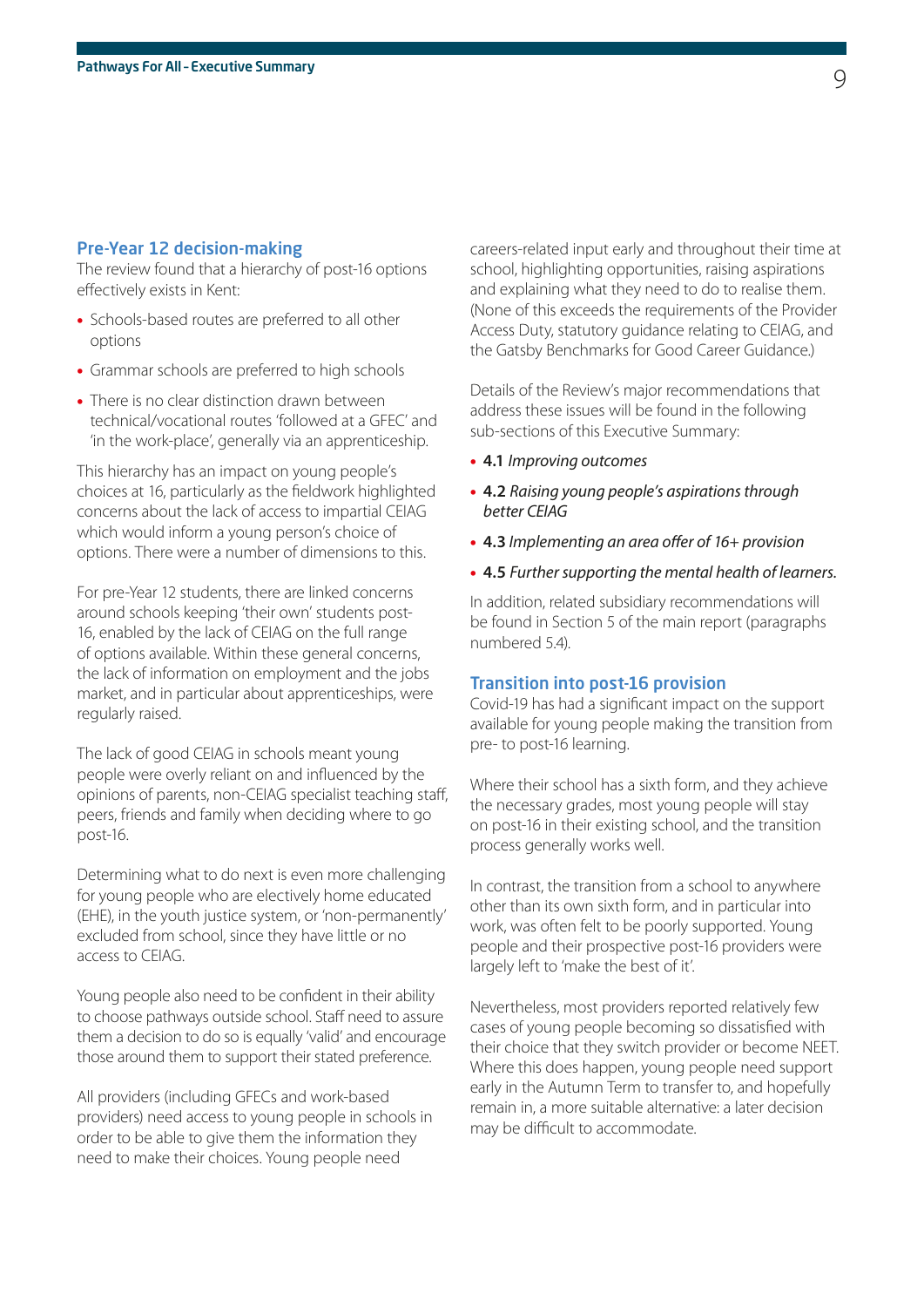Details of the Review's major recommendations that address these issues will be found in the following sub-sections of this Executive Summary:

- **4.1** *Improving outcomes*
- **4.2** *Raising young people's aspirations through better CEIAG*
- **4.3** *Implementing an area offer of 16+ provision*
- **4.4** *Improving provision below Level 2*
- **4.5** *Further supporting the mental health of learners*
- **4.7** *Learning from lockdown.*

In addition, related subsidiary recommendations will be found in Section 5 of the main report (paragraphs numbered 5.5).

#### **Delivery**

The major focus of the fieldwork here was on the factors directly affecting the delivery of Kent's 16-19 offer; the availability of resources and the mental health of young people were regularly highlighted.

Despite recent increases in the base rate and other elements of the funding model, the Institute for Fiscal Studies [IFS] calculates that between 2010-11 and 2020-21 there was a real terms reduction in income per student of 15% for GFECs and 28% for school sixth forms. As a result, post-16 provision is being constrained by limits on investment in buildings, equipment and/ or staff.

It is also proving increasingly difficult to find employers willing to deliver work-related elements of young people's learning programmes. The Covid pandemic has had an immediate and detrimental impact on apprenticeships.

For alternative 16-19 providers, resourcing-related issues are further complicated by their young people's more complex needs. For those receiving ESFA funding, the lagged funding model and more general contractual uncertainties have made it difficult to plan provision and recruit staff.

Student mental health issues and the lack of resources to address them have become ubiquitous concerns for schools and colleges (less so for young people on apprenticeships).

Details of the Review's major recommendations that address these issues will be found in the following sub-sections of this Executive Summary:

• **4.1** *Improving outcomes*

#### • **4.5** *Further supporting the mental health of learners.*

In addition, related subsidiary recommendations will be found in Section 5 of the main report (paragraphs numbered 5.6).

#### **Outcomes**

Both quantitative data (from national and local statistics) and qualitative data (from interviews) were used to assess outcomes from 16-19 study.

The quantitative data indicates, inter alia, that at 18:

- In Kent, progression to 'positive' destinations (higher or further education, apprenticeships, and employment) at the end of Key Stage 5 is in line with, or better than, national averages for those with a Level 3 or Level 2 qualification
- Kent is less successful in terms of progression to positive destinations for those not yet qualified at Level 2
- Kent students from (broadly) non-disadvantaged backgrounds seem to achieve at and progress from Key Stage 5 as well as their peers elsewhere in the country: those from disadvantaged backgrounds do not.

In particular …

• The gap between progression rates to the most selective higher education institutions [HEIs] for disadvantaged and non-disadvantaged students appears to be wider in Kent than nationally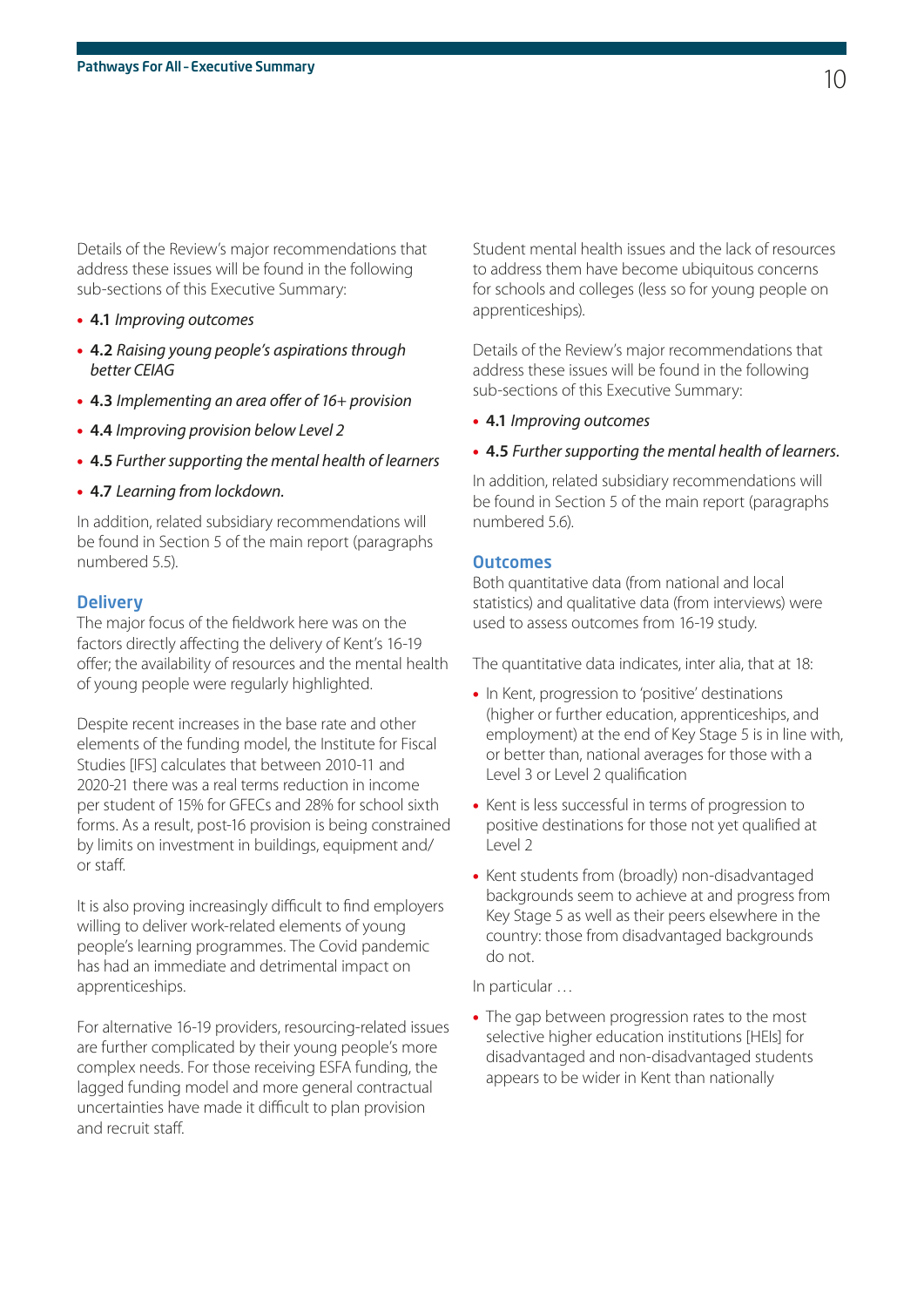• There is a relatively small gap nationally between progression to all HEIs by disadvantaged and nondisadvantaged students (46% to 51%)<sup>4</sup> . In every Kent district, the gap is greater than this – and in some cases, substantially.

Overall, young people from disadvantaged backgrounds appear to make even less progress than their non-disadvantaged peers when the data for Kent is compared to the national average: this raises questions about their access to grammar schools.

Qualitative findings from the fieldwork interviews suggest that:

- Young people can lack the necessary aspiration and ambition to realise their full potential – they do not 'believe in themselves'
- 'Basic' jobs (those without much training or progression potential) are relatively easy to find in Kent. Many students are attracted to them (or even encouraged to take them up) by the prospect of earning money now, rather than investing for their future
- Young people who feel A levels and higher education are not for them may become demotivated if they are not aware of possible alternatives
- Those considering higher education often looked only at institutions in Kent.

Details of the Review's major recommendations that address these issues will be found in the following sub-sections of this Executive Summary:

- **4.1** *Improving outcomes*
- **4.2** *Raising young people's aspirations through better CEIAG*
- **4.3** *Implementing an area offer of 16+ provision*
- **4.4** *Improving provision below Level 2.*

In addition, related subsidiary recommendations will be found in Section 5 of the main report (paragraphs numbered 5.7).

#### Post-Year 13 decision making and transition

The fieldwork found that most work-based and alternative 16-19 providers have a strong focus on transitional support. Providers often described a structured process, beginning in the final year of the young person's current programme, to identify their intended next step and put the necessary support in place. During the pandemic, providers worked with employers to identify ways of keeping young people engaged, and ideally progressing, in their workplaces.

Work-based and alternative 16-19 providers in particular leave their doors open to their leavers after they have moved on. Some actively check on their progress and provide further support where it would be helpful.

Similarly, GFECs emphasise positive outcomes and destinations, allocating staff from early in a student's study programme to ensure the post-18 transition runs smoothly. This includes working with non-completers, and with students after they have technically left.

For schools, approximately half the cohort progresses to higher education after Key Stage 5. There is a range of support for those wishing to pursue this route.

For those progressing to destinations other than higher education, feedback suggests that the availability and quality of support and information on these options was less satisfactory.

Students at both selective and non-selective schools were concerned that progression to HE seemed to be 'the only valued route', with little information available on alternatives. But within the current cohort, there is growing interest in post-Year 13 apprenticeships, and a desire for more information on the wider apprenticeship offer, particularly the options for progression at higher (post-Level 3) levels.

Schools offer post-transition support, but this seems to be less frequently and proactively than is the case for work-based and alternative 16-19 providers and GFECs.

<sup>4.</sup> These statistics refer specifically to destinations of students that remain in education to the end of Key Stage 5. Fewer disadvantaged than non-disadvantaged students do so, therefore the overall cohort participation in HE is lower than the figures quoted.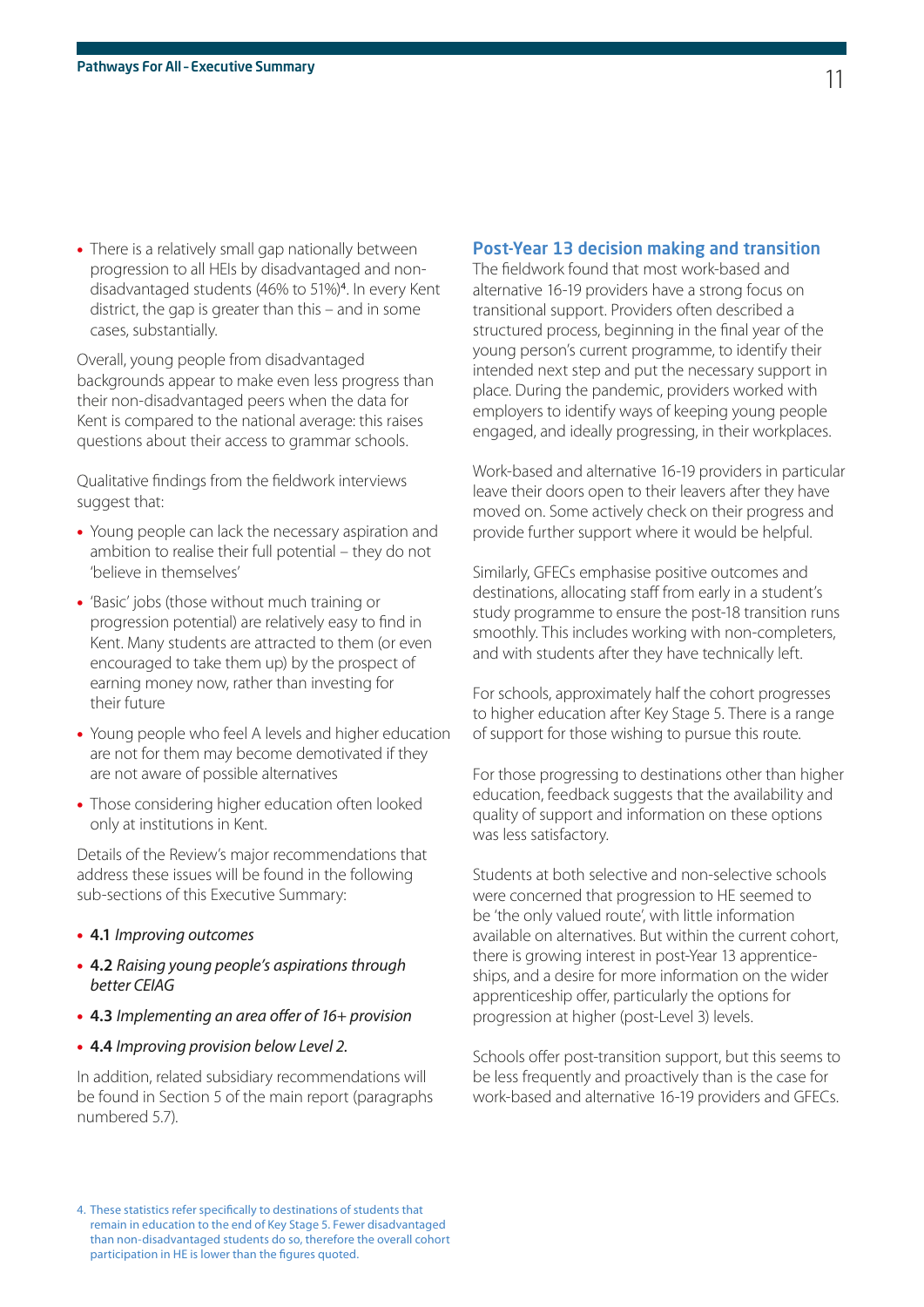The role of influencers (principally parents and friends) on decisions about what to do next is also a factor. Where it was mentioned, it was mainly in a negative (options limiting) way, rather than an encouragement to 'try to …'.

Details of the Review's major recommendations that address these issues will be found in sub-section 4.2 of this Executive Summary (**4.2** *Raising young people's aspirations through better CEIAG*). In addition, related subsidiary recommendations will be found in Section 5 of the main report (paragraphs numbered 5.8).

#### Future viability of provision

As well as reviewing Kent's existing 16+ education and training provision, the Review also considered its viability and how it may need to change in the future.

Many Kent sixth forms are small. Government regulations state that any new academy sixth form should have a minimum of 200 students: eight of Kent's 32 grammar school and 38 of its 55 high school sixth forms do not meet this criterion.

There is no compelling evidence that students in smaller sixth forms do less well in terms of 'added value' between their GCSE grades and their concluding Level 3 'score'. However, the more limited provision is a cause for concern, especially since it appears that young people tend to choose their post-16 options based on what is available in their current school's sixth form. There are also revenue and capital costs associated with every small class.

A substantial proportion of the programmes on offer are AGQs – principally BTECs, which may also form part of the IBCP. At the time of writing (Spring 2022), the government intends progressively to withdraw funding for many AGQs as the related T Levels are introduced. This will effectively make it impossible for providers to continue offering these qualifications.

Kent's GFECs are large enough and have the necessary employer links across a range of provision to make T Levels a viable proposition; most if not all of its school sixth forms – mainly high schools – currently offering BTECs are not. If AGQs are nonfunded, perhaps half of these sixth forms could become unviable. Qualifications reform at Level 3 is therefore a direct threat to them. What happens to a significant proportion of young people currently opting for AGQs at 16 is equally unclear.

For work-based options, the number of young people starting an apprenticeship at 16 has fallen as more stay on at school or enter college. Yet the number and range of employment choices for young people is greater now than 18 months ago. What the new 'steady state' position will be remains to be seen: there is a continuing and probably increasing shortage of apprenticeships for progression at the higher levels.

Details of the Review's major recommendations that address these issues will be found in sub-section 4.3 of this Executive Summary (**4.3** *Implementing an area offer of 16+ provision*). In addition, related subsidiary recommendations will be found in Section 5 of the main report (paragraphs numbered 5.9).

#### Collaboration

Making progress on many of this Review's recommendations will depend on effective collaboration between 16-19 providers in Kent.

There are examples of such collaboration, particularly within a multi academy trust (MAT), but also between non-MAT schools and GFECs, work-based and alternative providers. These generally cover the post-16 offer, but also exist in other areas (e.g. work to address NEET issues; staff recruitment, training, and development; IAG-related networks; post-18 progression options, including work with HEIs).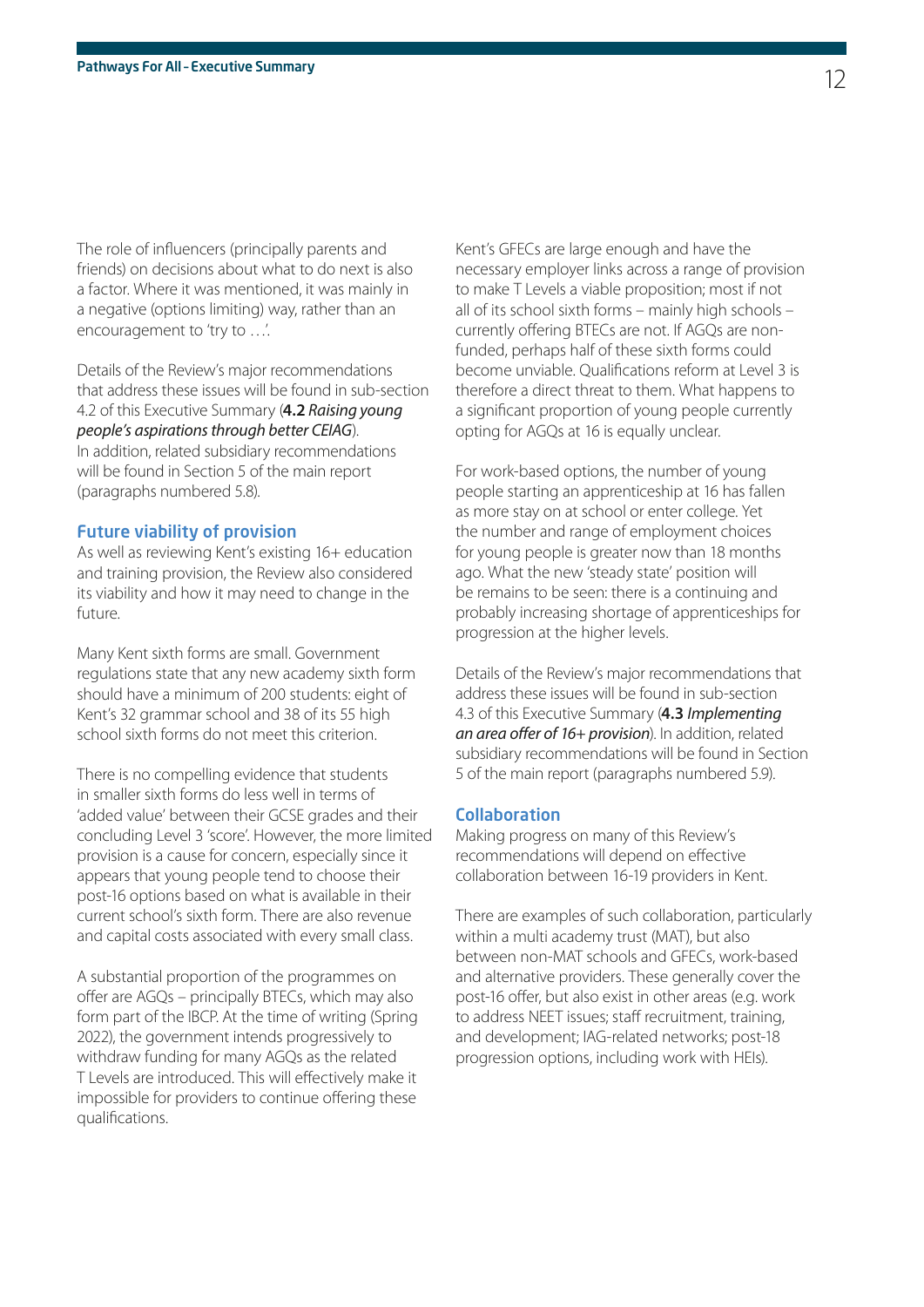Whether through pressures in the system, or a need to collaborate to address an identified shared issue, there is a willingness to contemplate more collaborative working.

However, a number of barriers remain:

- Practicalities distance, transport and travel time between providers, and other logistical issues; timetabling; resources; and responsibility for the young person, specifically ownership of the provision's overall adequacy and quality (including under Ofsted inspection)
- The geography and structure of education in Kent
- Competition between providers, though this is not as pervasive a concern as might be assumed
- The evolving context at both local and national level, which can prevent new and undermine existing arrangements, especially for smaller providers in general, and alternative 16-19 providers in particular.

Details of the Review's major recommendations that address these issues will be found in the following sub-sections of this Executive Summary:

- **4.3** *Implementing an area offer of 16+ provision*
- **4.4** *Improving provision below Level 2.*

In addition, related subsidiary recommendations will be found in Section 5 of the main report (paragraphs numbered 5.10).

#### The impact of Covid-19

The Review began during the summer term of 2020; fieldwork continued until the end of the summer term of 2021. Throughout this period, young people's learning, work experience and progression were seriously disrupted by the Covid-19 pandemic. There is every indication that disruption will continue in 2021-22.

While more young people in Kent achieving higher results is clearly welcome, interviewees were concerned about grade inflation. In particular, they worried it would encourage (or enable) young people to pursue schools-based post-16 options that, under normal circumstances, might not have been open to them. As a result they may not cope.

There were also concerns about fewer work-based opportunities in the short- to medium-term. Sectors popular with young people considering

apprenticeships were particularly badly affected by the pandemic and may take longer to recover.

While relatively few young people had their apprenticeship terminated during the pandemic, many were furloughed or worked from home. At best, their experience will have been dramatically different, and their progress significantly slowed. At worst, their employment may have ceased after the return to work, with the chances of continuing their programme elsewhere also likely to be severely reduced.

The potential negative impact of grade inflation and a lack of work-based opportunities has been further complicated by:

- Difficulties in seeing what was available elsewhere: virtual visits can only show so much
- A general sense that in uncertain circumstances it was better to 'stick with what you know'.

Overall, there is concern that for whatever reason some young people will have made the 'wrong' post-16 choice. Although fewer became NEET after their GCSE results in September, more may find themselves unable to cope and/or drop out at a later date, in which case the problem is being postponed rather than prevented.

The pandemic has required providers to consider new ways of working. Many work-based and alternative 16-19 providers and GFECs have moved substantially towards more 'blended' learning; schools much less so.

There is a concern that these more blended approaches will be seen as a temporary aberration: this is potentially a missed opportunity. Not all young people were happy in school pre-Covid: a schoolsled offer delivered in a different way may be worth retaining and developing, particularly with EHE on the increase.

Details of the Review's major recommendations that address these issues will be found in the following subsections of this Executive Summary:

- **4.3** *Implementing an area offer of 16+ provision*
- **4.4** *Improving provision below Level 2.*

In addition, related subsidiary recommendations will be found in Section 5 of the main report (paragraphs numbered 5.11).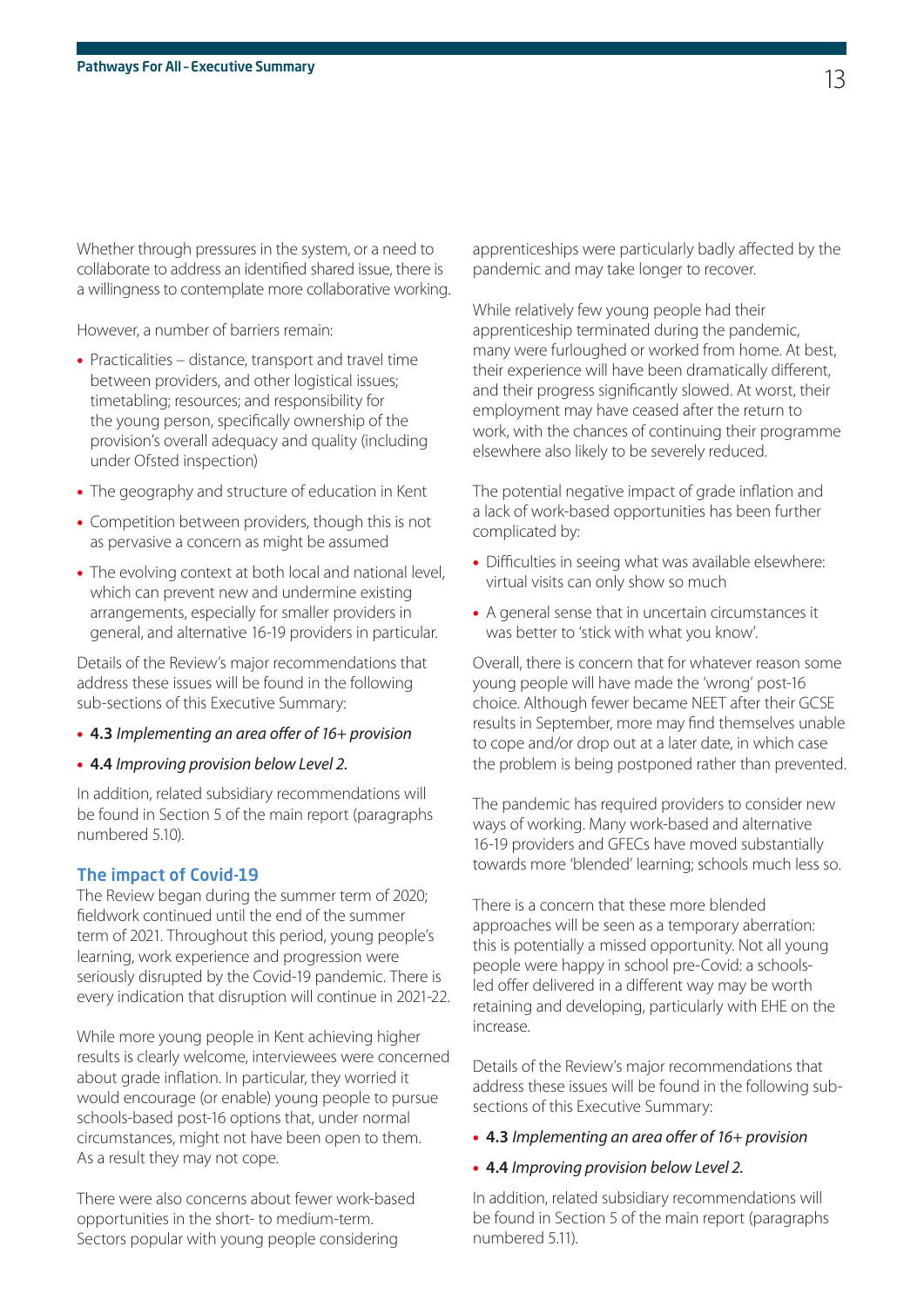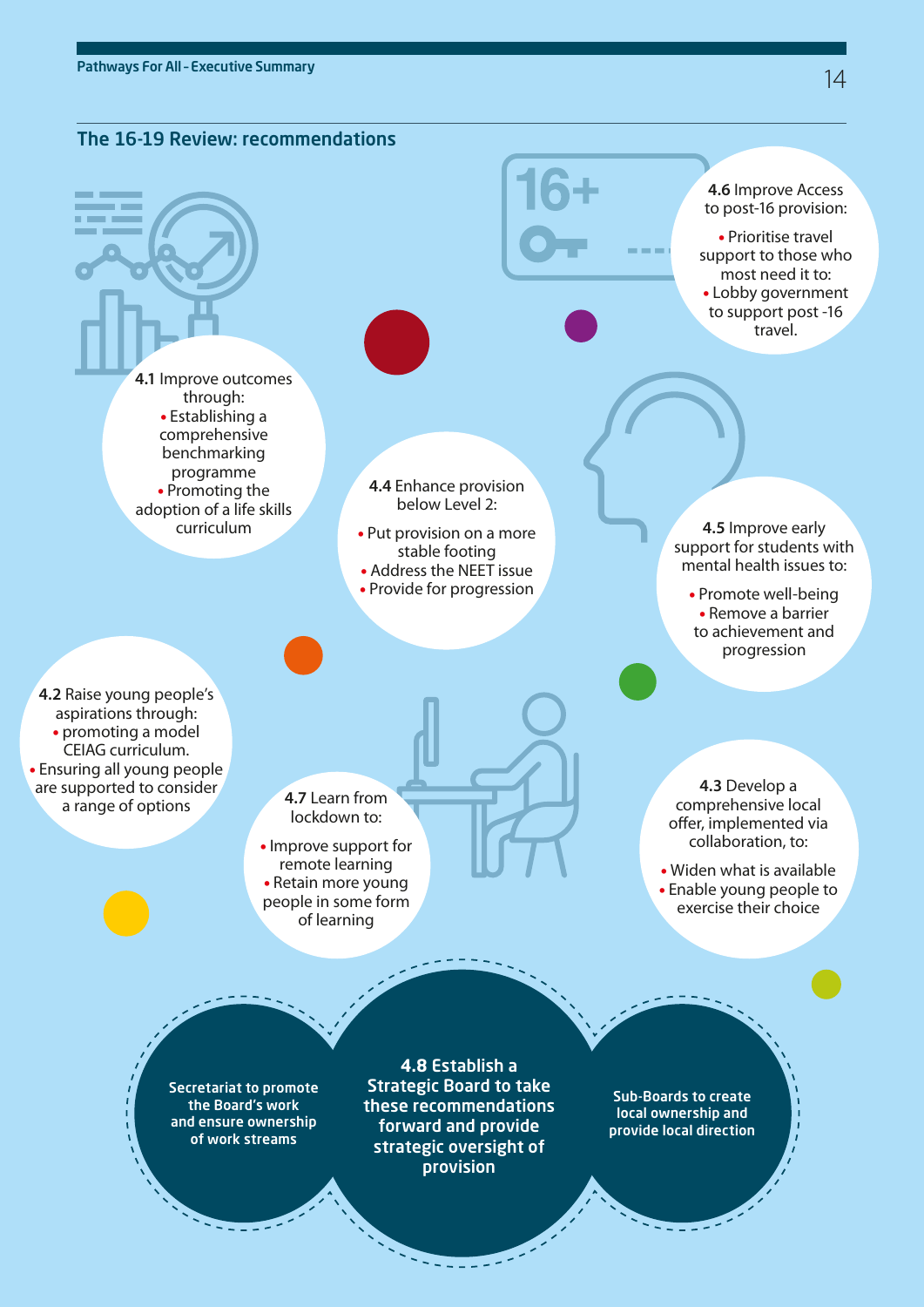### **4.** Principal recommendations

This report makes eight principal recommendations:

- **4.1** *Make a concerted effort to improve outcomes from 16+ provision*
- **4.2** *In parallel, raise young people's aspirations through more effective CEIAG. Once raised, these aspirations need to be actively supported , including by those with an influence over what young people decide to do post-16. By proxy this means ensuring those who influence young people are themselves properly informed*
- **4.3** *Develop an 'area offer' to support the current network of sixth forms, many of them very small by national standards. This should cover all providers (specifically including GFECs, other organisations providing vocational learning and alternative 16-19 providers) and will require collaboration between all concerned.*
- **4.4** *Improve the provision available below Level 2*
- **4.5** *Take further steps to support young people's mental health*
- **4.6** *Improve and enable access to provision*
- **4.7** *Take the opportunity to learn lessons from the Covid-19 lockdowns, and not simply assume everything should or will return to 'normal'*
- **4.8** *Create a 16+ Strategic Leadership Board to ensure all involved parties collaborate to deliver t hese recommendations, and to oversee the sector's future strategic development.*

These recommendations are explored in more detail in the following paragraphs. For a fuller description of what each recommendation would involve, and a summary of relevant practice that might be built upon, please refer to the corresponding paragraphs of Section 4 of the report (for example paragraphs numbered 4.1:1 and following in the main report for recommendation 4.1).

#### 4.1 Improving outcomes

Clearly, all provision should be designed to give young people the best possible outcomes, in terms of attainment, progression, destinations and life skills.

Therefore, the Review proposes:

- Establishing a comprehensive benchmarking programme. This will allow individual providers to compare their outcomes with those of their peers, both within Kent and with Kent's 'statistical neighbours', using the wealth of data routinely collected at County and national level
- Encouraging schools and other providers to adopt a life skills curriculum (either new or existing), to give young people the skills they need to achieve their goals post-16 and post-18.

#### 4.2 Raising young people's aspiration through better CEIAG

For various reasons, CEIAG is not always fully effective. This means some young people are not aware of their full range of post-16 opportunities and cannot fully consider the alternatives open to them. They may then end up with the 'wrong' provision and miss out on greater benefits they could have gained elsewhere.

It is therefore proposed to:

- Develop a model CEIAG curriculum, customisable by all pre-16 and post-16 settings, to address observed gaps
- Actively encourage young people to consider their full range of post-16 options, including those outside their current school or immediate geographical area
- Support young people to achieve in post-16 employment or further education, and in their subsequent progress into work or higher education.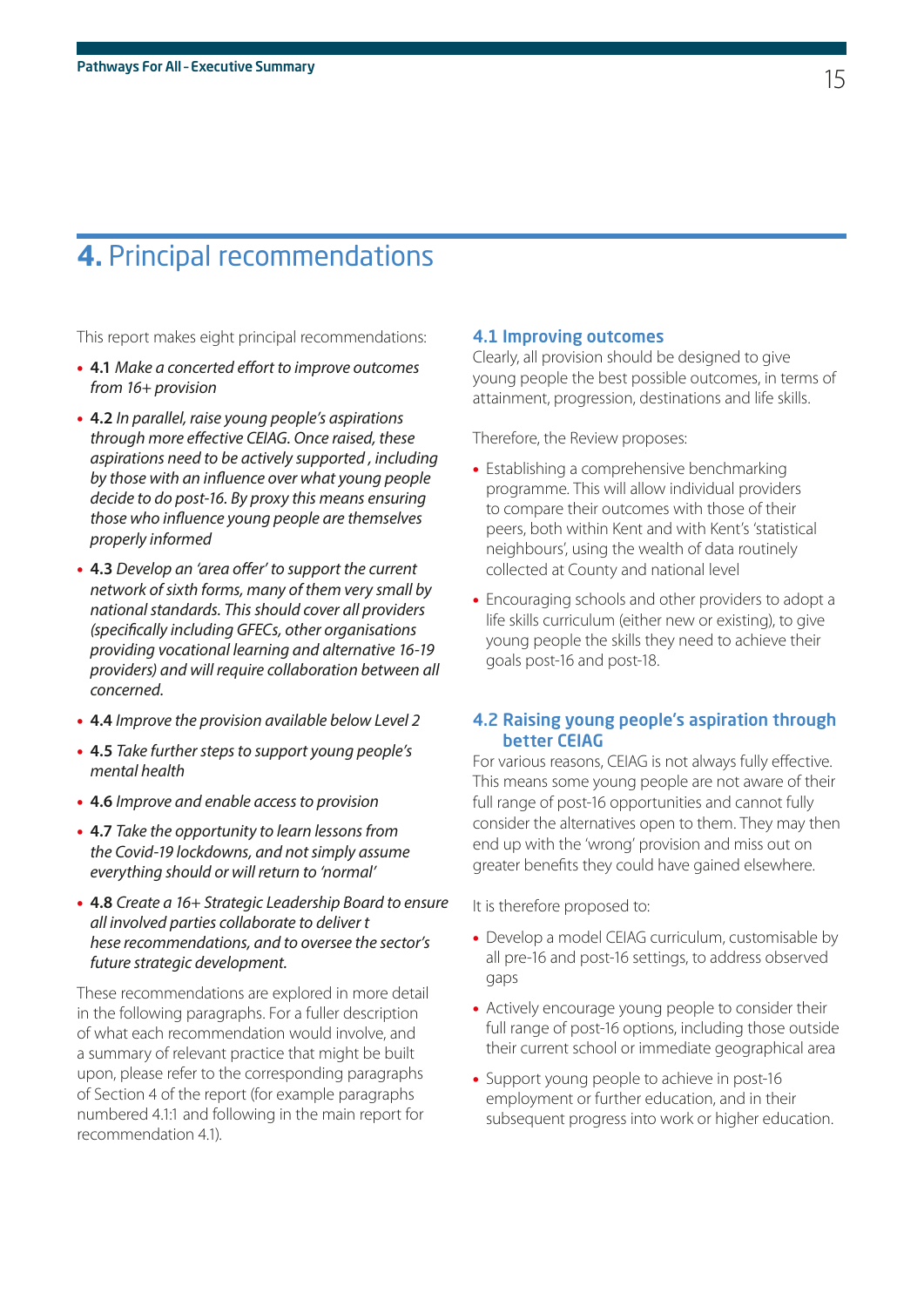In addition, specific strategies should also be developed for:

- Parents, to ensure they have at least a working knowledge of the full range of post-16 destinations and what they can lead to, and that they understand that 'staying in school' is not the only option
- Teachers (including but not limited to those with CEIAG responsibilities), to ensure they are familiar with destinations other than school sixth forms and the progression opportunities these provide, and can support young people who wish to consider options beyond their pre-16 school.

#### 4.3 Implementing an 'area offer' of 16+ provision

A strong, varied post-16 offer for young people in Kent requires a comprehensive, effective range of provision to be locally available to all.

Kent must therefore find ways to increase the 'virtual' size of sixth forms and address the impact of Level 3 reforms (even if delayed): this must involve genuine, practical collaboration between neighbouring sixth forms and other providers, amounting to an 'area offer'.

'Mixed programmes' combining A levels and vocational qualifications have proved highly attractive, particularly to high school students. This flexibility needs to be retained and, through closer work with GFECs, improved wherever possible.

It is therefore suggested there is a need to:

- Set out, and consult upon, what the comprehensive local post-16 'area offer' should include as a minimum
- Encourage schools with sixth forms, local GFEC(s) and work-based and other learning providers to construct their own 'area offer'. This should combine academic (A level) and vocational programmes to replace qualifications set to be discontinued
- Encourage the strong collaboration required to deliver this offer, based on specific local circumstances and needs
- Progressively review all collaborations to ensure they are delivering strong, effective and truly comprehensive area offers
- Continue to lobby Government to moderate the impact of vocational qualification reforms, and ensure adequate provision at Level 3 for those whose Level 2 attainment does not allow progression to T or A levels.

#### 4.4 Improving provision below Level 2

Ways must be found to support further growth and development in provision below Level 2 to stem – and indeed reverse – the current decline. In particular, programmes offered by alternative 16-19 providers need to be put on a stable footing, with guaranteed long-term formula funding, rather than relying (as at present) on short-term funding from multiple sources.

It is therefore recommended that KCC:

- Identifies how ESFA can support developments in this area by guaranteeing funding
- Lobbies ESFA to extend the programmes it can fund if the current range is insufficient, particularly by supporting work-based and alternative providers
- Investigates options for an 'umbrella' administrative organisation that would enable more providers to offer programmes for this group of young people: this has worked well elsewhere in the country
- Supports new providers wishing to enter the market, whether as part of an 'umbrella' group or in their own right, and lobbies ESFA to facilitate this
- Encourages GFECs in particular to continue offering a range of qualifications at Entry Levels and Level 1, and to develop return pathways for young people attending other providers, recognising that not all young people are immediately ready for a college environment at 16+
- Supports all providers in developing progression routes for successful completers into further vocational or other learning or employment.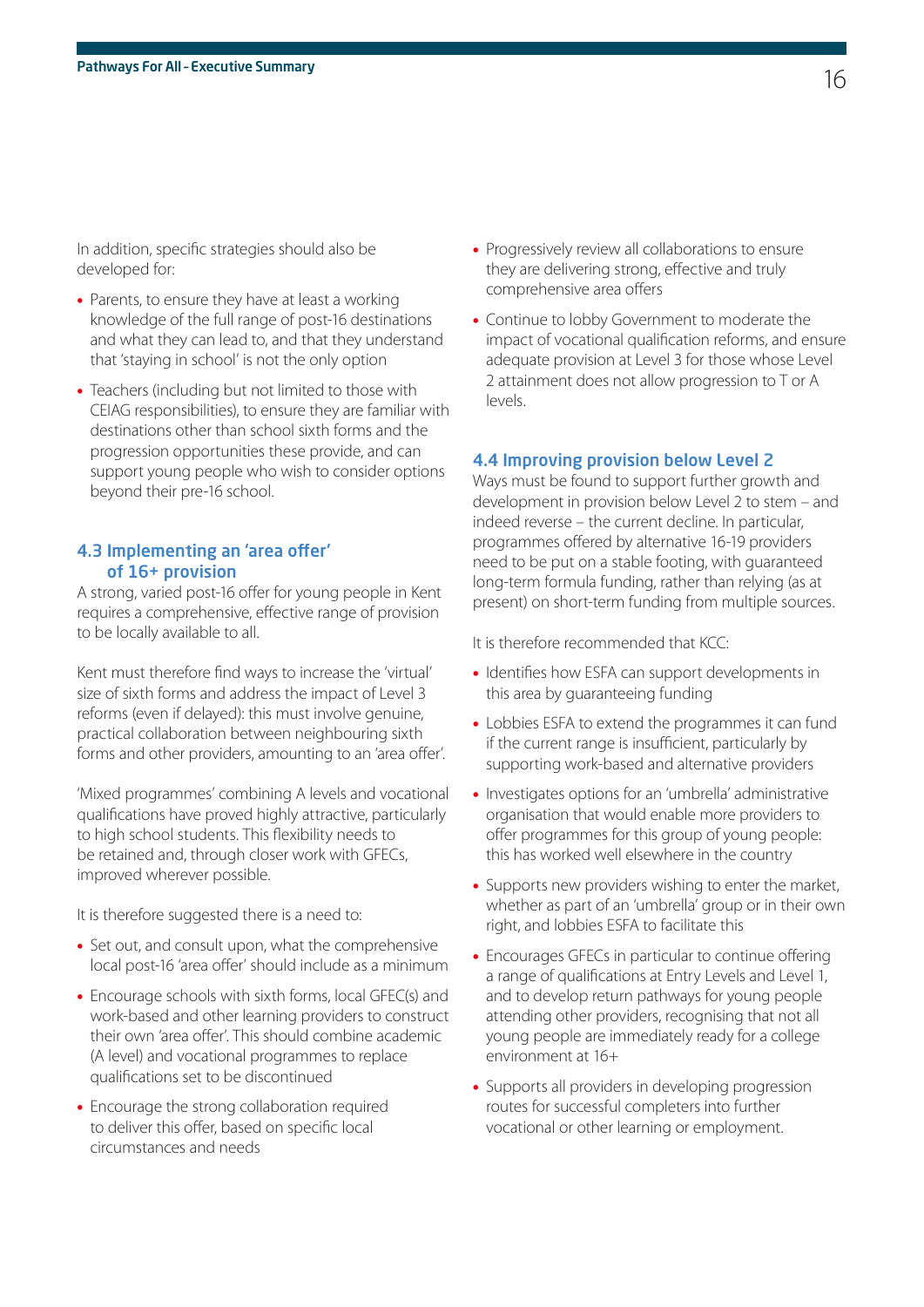#### 4.5 Further supporting learners' mental health

The fieldwork for this project raised consistent and increasing concerns about young people's mental health and the impact on their learning, particularly in non-work-based provision. The two priorities are:

- Identifying and providing appropriate support for young people with mental health issues, including those not in mainstream settings
- Reviewing and modifying teaching styles to reflect a student population where mental health issues are increasingly common.

It is therefore suggested there is a need to:

- Identify and share the best evidence-based teaching practice that supports learning in a mental healthfriendly way for all students
- Draw up and implement a clear, county-wide framework for emotional wellbeing approaches and services, supported by staff development as required, to identify mental health concerns early, then intervene and support young people appropriately
- Support better two-way communication to ensure Education colleagues are aware of the full range of support available, and NHS and other services understand the extent of mental health issues within the 16-19 sector
- Ensure providers can offer 'frontline' mental health support to individual young people where appropriate and proportionate
- Consider further investment in a 'second line' support service where within-institution support (however enhanced) may be insufficient but a referral to NHS children and young people's mental health services may not be entirely necessary.

#### 4.6 Improving access to provision

In a large, partly rural, county like Kent some young people will have to travel a reasonable distance to their chosen provision. Those who choose to 'commute' incur time and financial costs; in practice, this restricts the range of options open to many.

With providers' and KCC's budgets for support increasingly tight, there is a need to:

- Prioritise support for those whose choice of post-16 destination depends on financial assistance with travel
- Ensure student travel arrangements are designed around the local collaborative 'area offer' recommended above, including travel between providers where required and for vocational education more widely
- Continue to lobby Government to support travel for post-16 education, training and employment as it does to school pre-16.

#### 4.7 Learning from lockdown

The pandemic and its associated lockdowns obliged providers to consider new ways of working, including 'blended learning' and other technology-based approaches that might have taken far longer to introduce incrementally. Some young people, especially the harder-to-reach, have found these arrangements particularly helpful. There is a danger that providers will rush to return to pre-pandemic delivery modes, and that lessons learnt and opportunities created will rapidly be lost.

It is proposed to:

- Identify lessons from lockdown while the knowledge is still fresh in people's minds
- Develop a minimum standard of requirements for home-based learning, including software, hardware and broadband access, to guide 16+ providers and their students when implementing blended learning approaches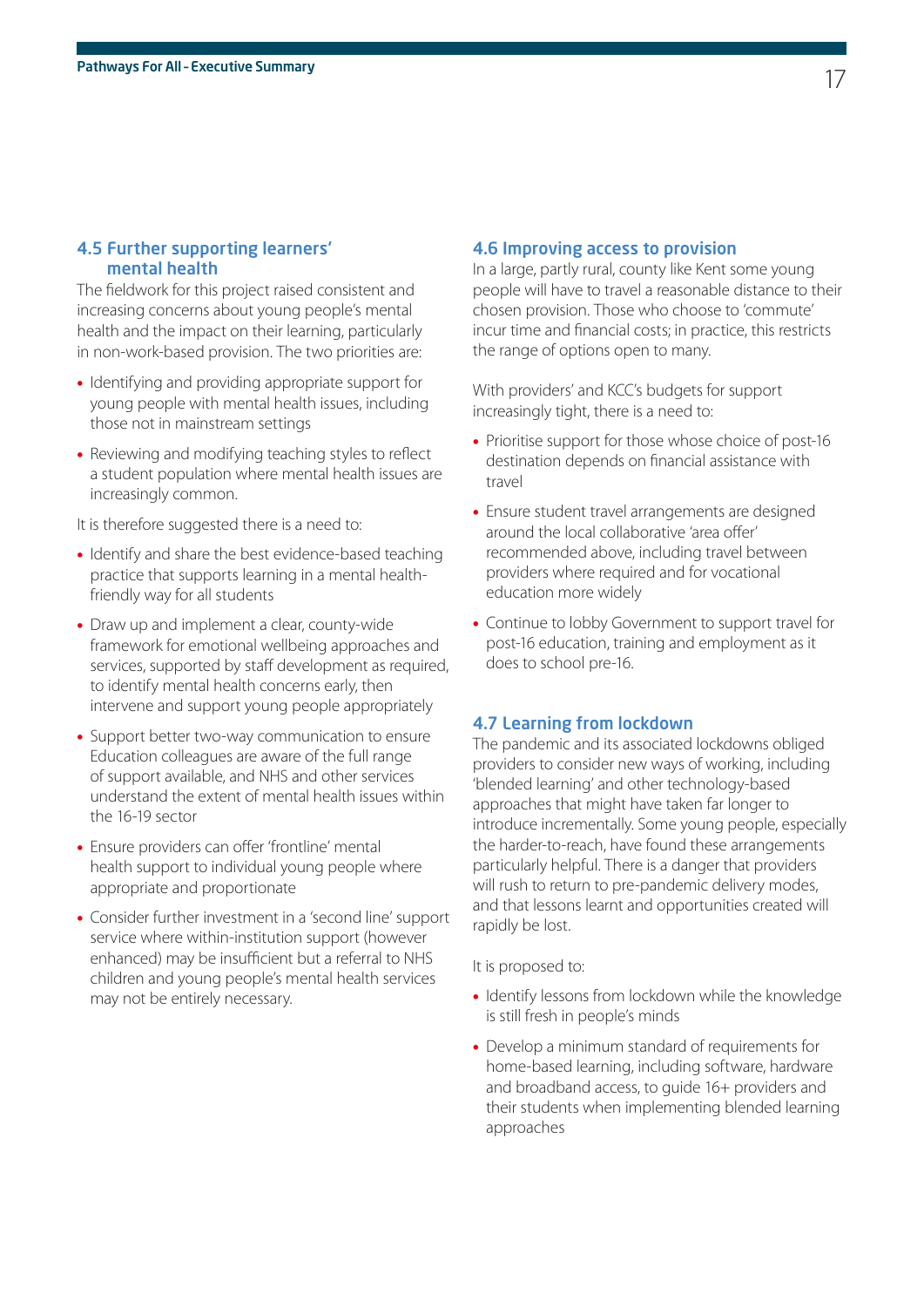- Agree circumstances in which students might be given a 'right to request' remote or more blended learning (e.g. illness, challenging personal circumstances), establish protocols to encourage students to make appropriate requests, and ensure that they will be appropriately supported
- Track students' use of remote learning to see whether blended learning does in fact meet the needs and address the issues identified, without compromising young people's mental health and confidence. If it does, how might it be developed further; if not, how it can be adapted to provide a workable solution?

#### 4.8 Improving strategic leadership at 16+

Responsibility for post-16 provision is fragmented across a number of organisations and agencies. There are a number of local coordinating groups and initiatives, but no one forum or facilitating team that can raise issues, work collaboratively and make real progress for the entire system.

It is proposed that:

- A 16+ Strategic Board be formed. This will take forward the recommendations of this current review, then have strategic oversight of coordinating and developing 16+ provision throughout Kent
- This Board will have a small secretariat, headed by a principal officer, with funding to promote its activities and ensure work streams are owned and taken forward.

Setting up 'sub-area Boards' for different regions of the county may also be useful to support taking the work forward at a local level.

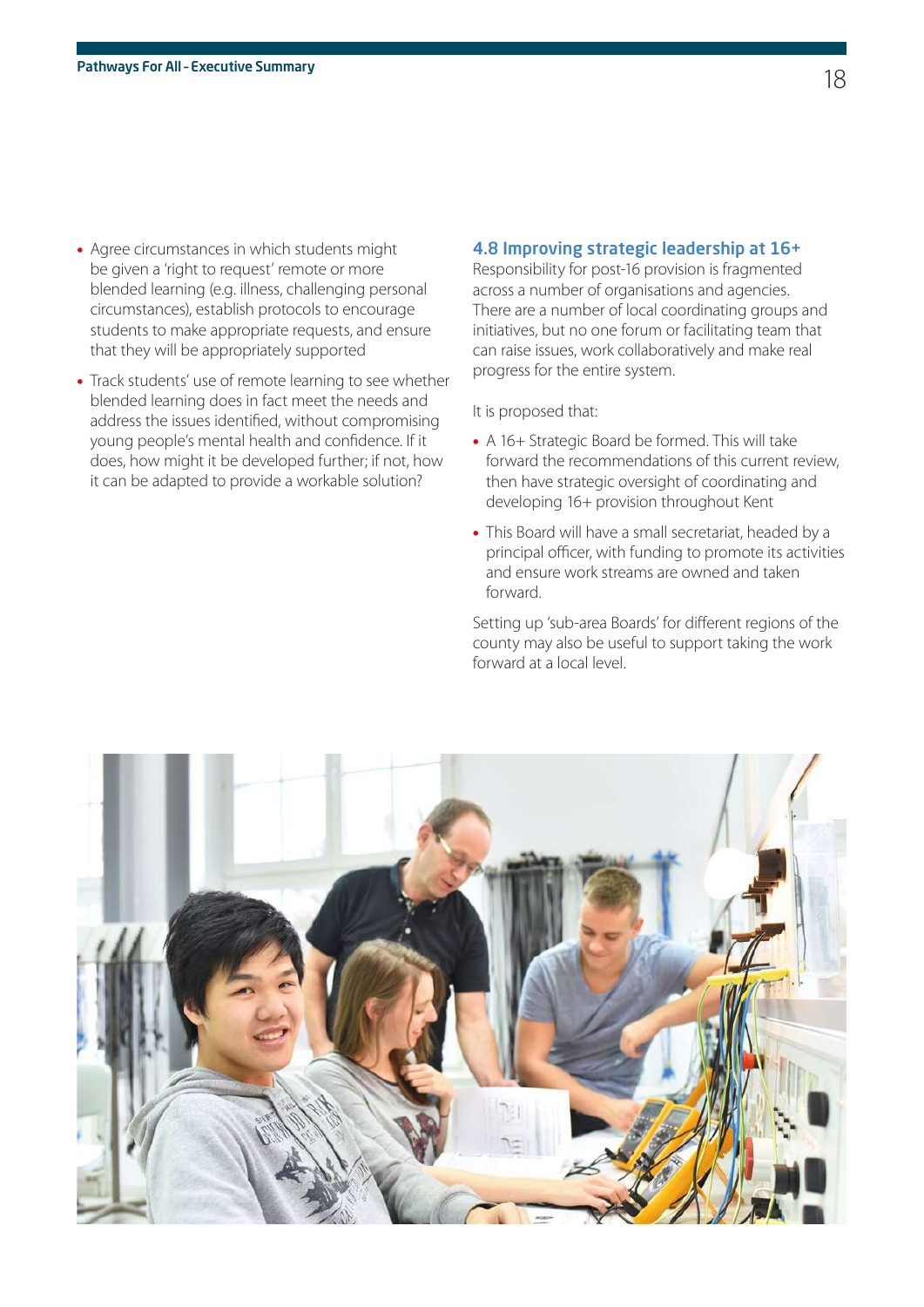# **Conclusion**

### A major review – and a major opportunity

As the scale and scope of this Summary makes clear, KCC's Review of 16-19 provision has been a huge undertaking. The Steering Group is extremely grateful to all who contributed.

The picture that has emerged is complex. There is a significant range of provision on offer in Kent, from an equally diverse range of providers – very few (and arguably none) within the Council's direct sphere of control. The Review has also taken place in the context of further planned major changes, particularly to the post-16 vocational landscape: though possibly postponed, these seem unlikely to be abandoned entirely.

Nevertheless, the Review indicates a shared view of many of the issues that need to be addressed. There is a clear willingness to look afresh at post-16 provision and collaborate on improving the offer, and in this way to deliver on the Kent Pledge ("Making Kent a county that works for all children") for all 16-19 year olds.

Few, if any, of the Review's recommendations can be introduced by fiat. Even if this were possible, it would be neither desirable, nor in the spirit of the Review. Implementing the Report's recommendations will require discussion, persuasion and negotiation, and even then actions that may be challenging to implement or maintain.

Yet within such a collaborative framework, all the Report's recommendations can be implemented. Individually and collectively, they will make a significant difference to the life chances of Kent's young people. This Report therefore represents a major opportunity for step change in 16-19 provision in the county. We commend it to all interested parties.

### Further information

This Summary and the full Report, which provides a full analysis of the Review findings and further details about the recommendations as well as some examples of relevant practice that show how parts of the county are responding to various issues raised by the Review, can be accessed electronically at <https://www.kelsi.org.uk/kent-16-to-19-review>

For further information, please contact Kent County Council's Education Lead Adviser, **Michelle Stanley,** via email at [kent16-19review@kent.gov.uk](Mailto:kent16-19review@kent.gov.uk)